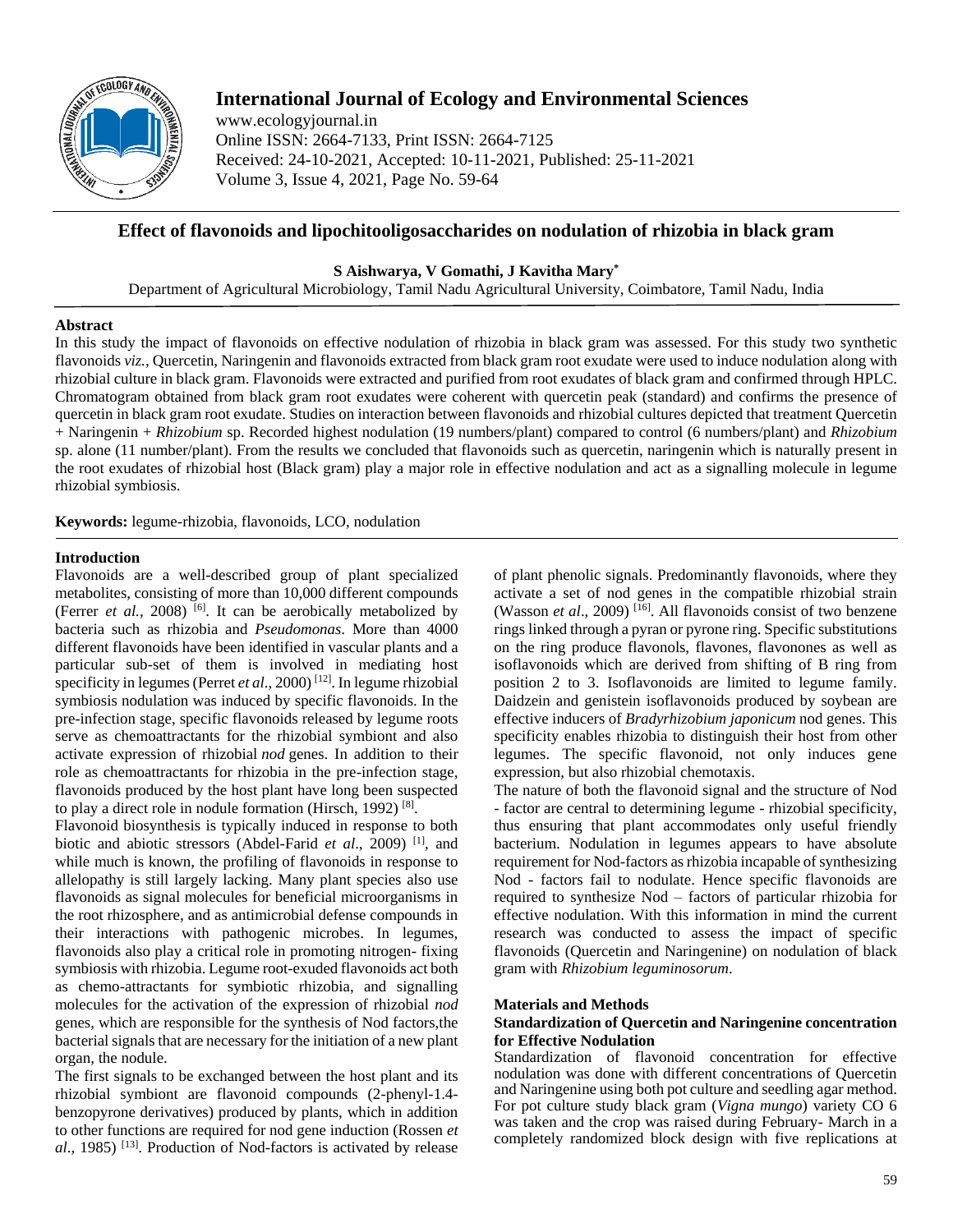green house, department of agricultural microbiology, Tamil Nadu Agricultural University, Coimbatore. The treatments were given as  $T_1$ . Quercetin (20 ppm),  $T_2$ . Quercetin (40 ppm),  $T_3$ . Quercetin (60 ppm), T<sub>4</sub>. Quercetin (80 ppm), T<sub>5</sub>. Quercetin (100 ppm) for Quercetin standardization. Similarly naringenin was standardized with the treatments  $T_1$  – Naringenin (20 ppm),  $T_2$ . Naringenin (40 ppm), T<sub>3</sub> Naringenin (60 ppm), T<sub>4</sub> Naringenin (80 ppm),  $T_5$ . Naringenin (100 ppm). From the above concentrations best treatment was used to produce LCO (Lipo Chito Oligosaccharide) for further rhizobia-legume symbiosis study. And also combined application of both the flavonoids were tested as  $T_1$  – Quercetin +Naringenine (20 ppm),  $T_2$  – Quercetin  $+N$ aringenine (40 ppm), T<sub>3</sub> – Quercetin $+N$ aringenine (60 ppm),  $T_4$ - Quercetin +Naringenine (80 ppm) and  $T_5$ - Quercetin+ Naringenine (100 ppm).

Both synthetic flavonoids as well as extracted flavonoids were used for the synthsize of LCO during Rhizobia-legume symbiosis. To assess the impact of flavonoid on induction of LCO and nodulation following treatments were given; T1 – Control, T2 - Rhizobium, T3 – Quercetin **+** Rhizobium, T4 – Naringenin + Rhizobium, T5 - LCO + Rhizobium,T6- Root exudates + Rhizobium,T7-Quercetin+Rhizobium +Naringenin.

#### **Induction of LCO Production with Flavonoid and Analysis through HPLC**

Bacteria were grown in YEMA medium for one day. For induction of LCO, quercetin (Sigma Chemical Co. St. Louis, MO) was added to a concentration of  $2\mu$ M. LCO molecules were extracted from the cell cultures by centrifugation. For large scale purification, samples were redissolved overnight in acetonitrile/water (60:40, v/v) by vigorous shaking. Collected LCO were analyzed in HPLC along with flavonoids for assessing the conversion of LCO from flavonoid.

**Extraction of Flavonoid from Black Gram and Analysis through High Performance Liquid Chromatography (HPLC)** Extraction and separation of flavonoids from black gram was done. Black gram seeds were sown in plastic pots (10" x 10") containing 250 g of pot mixture by providing with Hoagland's nutrient solution with twenty five replications. After 15 days of sowing, fully developed seedlings were transferred to test tubes (covered by a thick black paper to avoid direct sunlight) containing Hoagland's nutrient solution. The solution was given at 3 days interval to maintain normal growth of the plant. After 30 days the plants were taken for extraction of flavonoids.

Extraction process of flavonoids followed Kenjerić *et al*. (2007) with minor modification. 0.5 g of the dry shoots of the tested legumes were ultrasonicated in 70% methanol at room temperature for 45 minutes, and evaporated under reduced pressure. The dry residues were dissolved in 5 ml of distilled water and partitioned with ethyl ether  $(3 \times 5 \text{ ml})$ . The ether extracts were combined and ether removed under the reduced pressure. At the end of the extraction process, dry residues containing flavonoid fraction were re-dissolved in 0.5 ml of methanol and analyzed using high performance liquid chromatography-mass spectrometry (HPLC-MS/MS).

The flavonoids present in the black gram plants were analyzed with HPLC (Varian prostar) after 30 days of germination. Samples were run along with the pure standards of flavonoids (Quercetin and Naringenin) for analyzing the presence or absence of them in black gram. The mobile phase in the instrument was A: deionized water: acetic acid (98:2) and B: methanol with the flow rate ml<sup>-1</sup> min<sup>-1</sup>. In order to obtain a full absorbance spectrum

of flavonoid compounds, detection was monitored over the interval of 200-600 nm, while quantitative determinations were carried out at two wavelengths: 310 and 380 nm.

## **Results and Discussion**

#### **Standardization of Quercetin Concentration for Effective Nodulation in black Gram**

The results revealed that the maximum shoot length, root length and biomass was observed in (25.5 cm, 12.5 cm, 0.21 g respectively)  $T_3$  (Quercetin- 60 ppm) followed by  $T_4$ . Quercetin (80 ppm) with 22.45 cm, 11.2 cm, 0.18 g respectively. The present result has close conformity with Sreevidya *et al*. (2006) [14] and Veitch (2007) [15] . Both studied Flavonoid production in legumes. Nodulation was increased in  $T_3$  followed by  $T_4$  and  $T_5$ with 17, 15, 13 numbers/plant respectively (Table 1). The result reveals that Quercetin  $\overline{\omega}$  60 ppm concentration increases the nodulation efficiency of black gram. Similar results was obtained by Hungria and Phillips (1991), studied the bean nodulation by *Rhizobium* etli or *Rhizobium tropici* was enhanced by the addition of quercetin.

**Table 1:** Standardization of Quercetin concentration for effective nodulation in black Gram

|                | <b>Treatments Shoot length (cm)</b> | Root length<br>(cm) | <b>Biomass</b><br>(g) | <b>Nodulation</b><br>(No./plant) |
|----------------|-------------------------------------|---------------------|-----------------------|----------------------------------|
| $T_1$          | 15.25                               | 9.3                 | 0.15                  |                                  |
| T <sub>2</sub> | 17.25                               | 8.8                 | 0.17                  | 11                               |
| T <sub>3</sub> | 25.50                               | 12.5                | 0.21                  | 17                               |
| $\mathrm{T}_4$ | 22.45                               | 11.2                | 0.18                  | 15                               |
| T <sub>5</sub> | 21.35                               | 10.8                | 0.16                  | 13                               |
| Sed            | 0.4299                              | 0.1953              | 0.0140                |                                  |
| CD             | 0.9579                              | 0.4351              | 0.0312                |                                  |

 $T_1$ . Quercetin (20 ppm),  $T_2$ . Quercetin (40 ppm),  $T_3$ . Quercetin (60 ppm), T4 - Quercetin (80 ppm), T5 - Quercetin (100 ppm)

# **Standardization of Naringenin Concentration for Effective Nodulation in Black Gram**

Pre-treatment of *Bradyrhizobium japonicum* with genistein increased nodulation and grain yield of soybean (*Glycine max*) (Zhang and Smith, 1996)  $[17]$ ; and pre-induction of *R*. *leguminosarum* with hesperetin and naringenin was found to stimulate nodulation and plant dry matter accumulation of pea and lentil plants (Begum *et al*., 2001) [3] .

The results depicted that the maximum shoot length, root length and biomass was observed in (22.5 cm, 13.5 cm, 0.21 g respectively)  $T_3$  (Naringenin- 60 ppm) followed by  $T_4$ (Naringenin - 80 ppm) with 20.5 cm, 10.4 cm, 0.17 g respectively. Nodulation was increased in  $T_3$  followed by  $T_5$  and  $T_4$  with 15, 13, 12 number/ plant respectively (Table 2).

**Table 2:** Standardization of Naringenin concentration for effective nodulation in black Gram

| <b>Treatments</b> | Shoot length Root length<br>(cm) | (cm)   | Biomass $(g)$ | <b>Nodulation</b><br>(No./plant) |
|-------------------|----------------------------------|--------|---------------|----------------------------------|
| $T_1$             | 13.25                            | 9.7    | 0.13          |                                  |
| T <sub>2</sub>    | 14.25                            | 8.9    | 0.15          | 10                               |
| $T_3$             | 22.50                            | 13.5   | 0.21          | 15                               |
| T <sub>4</sub>    | 20.50                            | 11.2   | 0.19          | 12                               |
| $T_5$             | 19.25                            | 10.4   | 0.17          | 13                               |
| <b>SEd</b>        | 0.3446                           | 0.2721 | 0.0101        |                                  |
|                   | 0.7679                           | 0.6064 | 0.0225        |                                  |

T1 – Naringenin (20 ppm), T2 - Naringenin (40 ppm), T3 - Naringenin (60 ppm), T<sub>4</sub>- Naringenin (80 ppm), T<sub>5</sub>- Naringenin (100 ppm).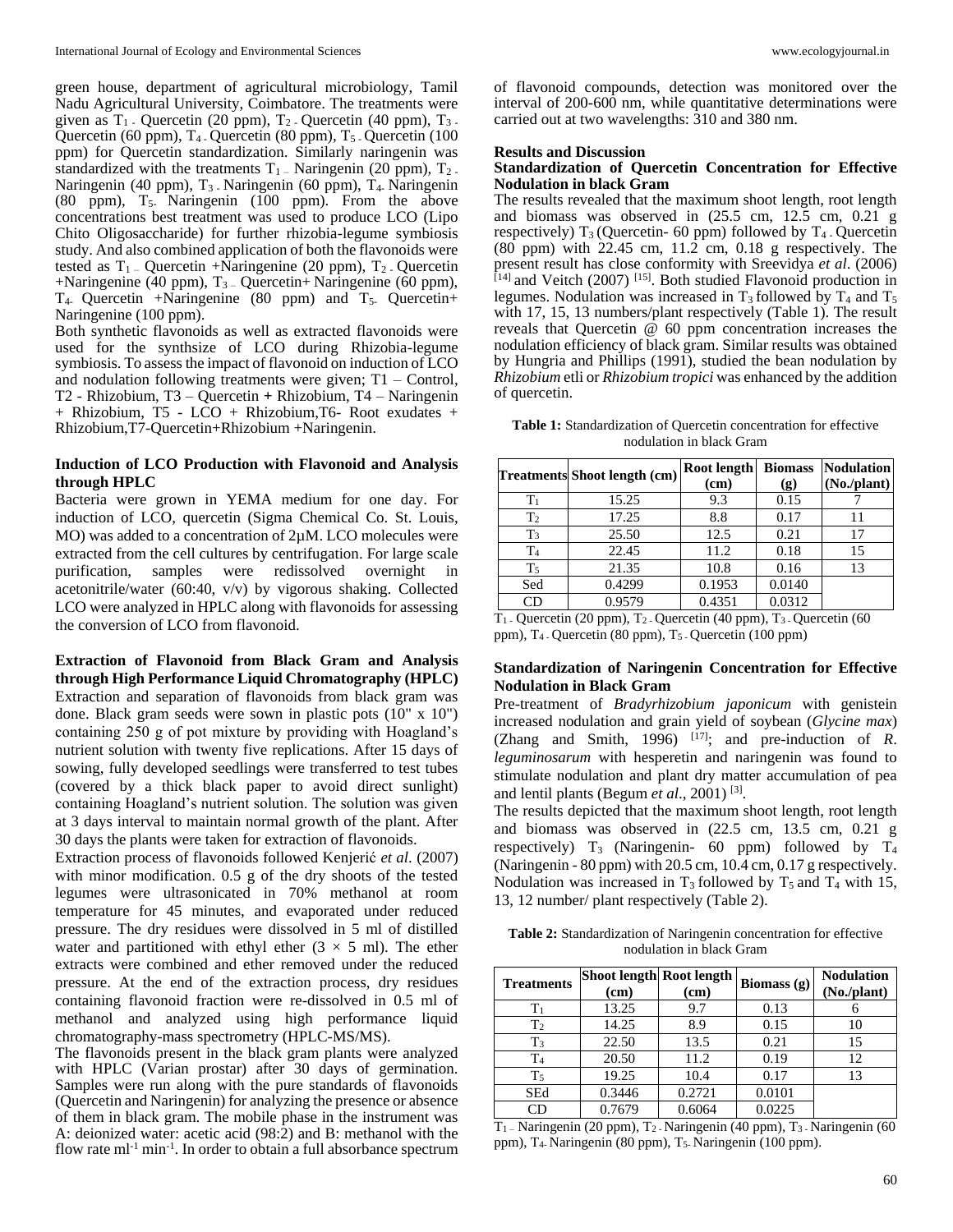## **Standardization of Quercetin + Naringenine Concentration for Effective Nodulation in Black Gram**

Mixtures of flavonoids and other compounds that are exuded by plant roots are thought to act as signals that influence the ability of rhizobia to colonize the roots, survive in the rhizosphere, and affect the competitiveness of rhizobia and symbiotic interactions with legumes (Cooper,  $2004$ )<sup>[5]</sup>. Present results concluded that the maximum shoot length was observed in  $T_3$ . Quercetin (60) ppm) with  $27.50$  cm followed by  $T_4$ . Quercetin (80 ppm) with 23.45cm and  $T_5$ . Quercetin (100 ppm) with 22.35cm. Similarly, the root length was recorded maximum at  $T_3$ . Quercetin (60 ppm) with 14.5cm followed by  $T_4$ . Quercetin (80 ppm) with 11.2 cm and  $T_5$ . Quercetin (100 ppm) with 10.8 cm. Nodulation was increased in  $T_3$  followed by  $T_5$  and  $T_4$  with 19, 16, 15 number/plant respectively (Table 3).

**Table 3:** Standardization of Quercetin +Naringenine concentration for effective nodulation in black Gram

|                | Treatments Shoot length (cm) | Root length<br>(cm) |        | <b>Nodulation</b><br>(No./plant) |
|----------------|------------------------------|---------------------|--------|----------------------------------|
| $\rm T_1$      | 17.30                        | 10.2                | 0.14   | 11                               |
| T <sub>2</sub> | 18.25                        | 9.5                 | 0.16   | 10                               |
| $T_3$          | 27.50                        | 14.5                | 0.24   | 19                               |
| T <sub>4</sub> | 23.45                        | 11.2                | 0.18   | 15                               |
| $T_5$          | 22.35                        | 10.8                | 0.16   | 16                               |
| Sed            | 0.4428                       | 0.2671              | 0.0145 |                                  |
| CD             | 0.9867                       | 0.5952              | 0.0322 |                                  |

 $T_1$  – Quercetin +Naringenine (20 ppm),  $T_2$  - Quercetin +Naringenine (40 ppm), T3 – Quercetin+ Naringenine (60 ppm), T4- Quercetin +Naringenine (80 ppm) and T5- Quercetin+ Naringenine (100 ppm).



**Fig 1:** Single and dual application effect of synthetic flavonoids on nodulation of black gram

Above graphical representation explains that the combined application of Quercetin and Noringenin performs better compared to single application of Quercetin and Noringenin in terms of nodulation, which is the most assessing phenomenon for biological nitrogen fixation of leguminous plants

#### **Influence of LCO for Effective Nodulation of Black Gram in Acid Soil**

The results revealed that the maximum shoot length was observed in T<sub>7</sub>-Quercetin+*Rhizobium* + Naringenin with 16.8 cm at 15<sup>th</sup> DAS and 22.8 cm at  $30<sup>th</sup>$  DAS followed by T<sub>6</sub>. Root exudates + *Rhizobium* with 15.8 cm at 15<sup>th</sup> DAS and 21.7 cm at 30<sup>th</sup> DAS. Similarly, the root length was recorded maximum at  $T_7$  Quercetin  $+ Rhizobium + Naringenin with 12.6 cm at 15<sup>th</sup> DAS and 25.1 cm$ 

at  $30<sup>th</sup>$  DAS followed by T<sub>6</sub>. Root exudates + *Rhizobium* with 9.67cm at 15th DAS and 22.67 cm at 30th DAS. Recourt *et al*. (1992) [11] assess the flavonoids in uninoculated and inoculated roots of *Vicia sativa* subsp, *nigra* are four conjugates of the nodulation gene-inhibitor kaempferol. Inoculation of *Vicia sativa*  subsp, *nigra* (V. *sativa)* roots with *Rhizobium leguminosarum*  biovar, *viciae (R.L viciae)* bacteria substantially increases the ability of *V. sativa* to induce rhizobial nodulation *(nod)* genes. Evidence exist that introduction of exogenous nod gene inducers increases nodulation of some legume species. Kapulnik *et al*.  $(1987)$ <sup>[10]</sup> studied the impact of luteolin on nodulation of alfalfa. The result suggested the addition of luteolin to certain alfalfa cultivars significantly increased nodulation. Maximum number of nodules was obtained from  $T_7$  (Quercetin + Rhizobium + Naringenin) with 26 nodule /plant followed by T6- Root exudates + Rhizobium (21 nodule /plant) compared to control (6 nodule /plant) (Table 4). Because due to the addition of flavonoid, the nod D gene expression was induced and as a result nod factor LCO may be produced in the roots of legumes which is responsible for nodule formation and further morphogenesis of nodulation.

**Table 4:** Influence of LCO for effective nodulation of black gram in acid soil

| <b>Treatments</b> | Shoot length<br>(cm) |                  | Root length<br>(cm) |                  | Biomass $(g)$    |                  | <b>Nodulation</b><br>(No./plant) |
|-------------------|----------------------|------------------|---------------------|------------------|------------------|------------------|----------------------------------|
|                   | $15^{\text{th}}$     | $30^{\text{th}}$ | 15 <sup>th</sup>    | 30 <sup>th</sup> | 15 <sup>th</sup> | 30 <sup>th</sup> | 30 <sup>th</sup>                 |
| $T_1$             | 9.8                  | 15.8             | 6.23                | 19.92            | 0.07             | 0.38             | 6                                |
| T <sub>2</sub>    | 12.5                 | 16.8             | 7.13                | 20.87            | 0.12             | 0.40             | 11                               |
| $T_3$             | 15.3                 | 20.5             | 8.23                | 23.2             | 0.13             | 0.43             | 17                               |
| T <sub>4</sub>    | 13.2                 | 18.7             | 6.13                | 19.5             | 0.15             | 0.41             | 15                               |
| $T_5$             | 14.7                 | 18.8             | 8.25                | 18.62            | 0.16             | 0.42             | 19                               |
| $T_6$             | 15.8                 | 21.7             | 9.67                | 22.67            | 0.17             | 0.45             | 21                               |
| T <sub>7</sub>    | 16.8                 | 22.8             | 12.6                | 25.1             | 0.18             | 0.49             | 26                               |
| <b>SEd</b>        | 0.2431               | 0.3751           | 0.1492              | 0.4833           |                  | 0.0133 0.0122    | 00                               |
| CD                | 0.5214               | 0.8046           | 0.3201              | 1.0367           |                  | 0.028610.0262    | 00                               |

T1 – Control, T2 - Rhizobium, T3 – Quercetin **+** Rhizobium, T4 – Naringenin + Rhizobium, T5 - LCO + Rhizobium,T6- Root exudates + Rhizobium,T7-Quercetin+Rhizobium +Naringenin

# **Analysis of Flavonoids and LCO through HPLC**

Flavonoids extracted and separated from root leachate of black gram was analysed through HPLC. Standards of Quercetin and Naringenin were run at different concentrations. Retention time of Quercetin was near 2 minute and the sample (black gram leachate) peak also obtained near 2 minute, which confirmes the presence of Quercetin in black gram. There is no significant correlation between standard naringenin peak and black gram leachate peak indicates the absence of naringenin. The samples obtained from the LCO induction study also subjected to HPLC. The chromatogram peak was obtained before 2 minutes, indicates the convertion of LCO from flavonoids Gomaa *et al*. (2015) [7] conducted to estimate the allelopathic potential of both plant residue and root exudates of *S*. *oleraceus* on flavonoid composition and nodulation in a leguminous crop, *Trifolium alexandrinum*, and in two leguminous weeds, *Melilotus indicu*s and *T. resupinatum*. The results of high performance liquid chromatography-mass spectrometry (HPLC- -MS/MS) showed that all three legumes contained six flavonoid aglycones: apigenin, daidzein, kaempferol, luteolin, myricetin and quercetin; and seven flavonoid glycosides: daidzin, genistin, hesperidin, hyperoside, kaempferol-7-*O-* -glucoside, naringin and rutin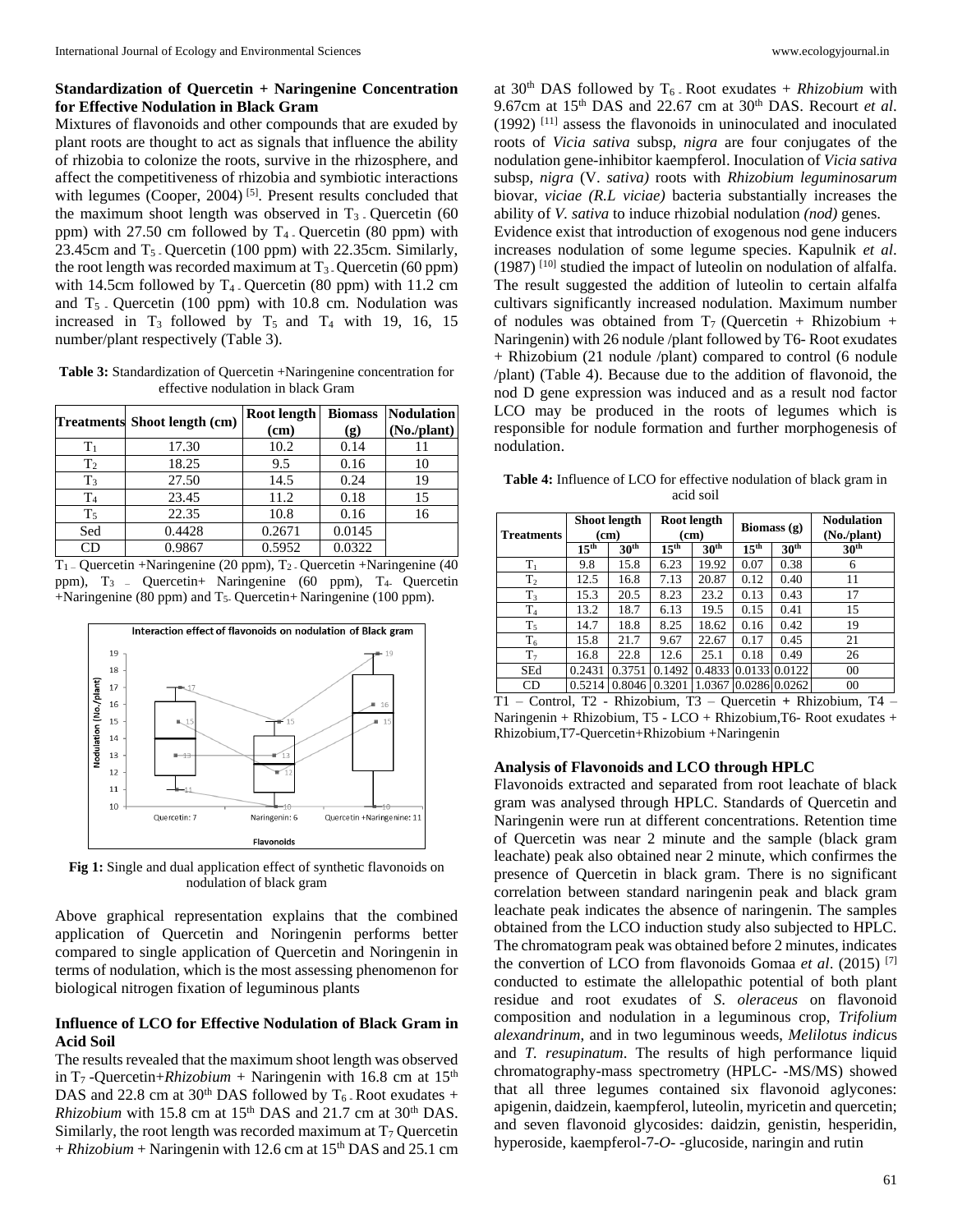

**Fig 2:** Chromatogram of quercetin (standard) 1b. (Black gram leachate)



**Fig 3:** Chromatogram of Lipo Chito Oligosaccharide (LCO)

# **Conclusion**

Many studies have determined types and concentrations of flavonoids in root exudates (Cesco *et al*., 2010) [4] , although most of these were from plants grown in solution. The present study revealed that both plant residue and root exudates of black gram increases the nodulation efficiency of the test species. This observation is in agreement with Batish *et al*. (2007) [2] , who noted the aggressive effect of *Ageratum conyzoides* residue on nodulation in chickpea. The interaction of legume plants with entire microbial communities is of particular interest for future

research as we need to expand our understanding of the plant microbe interactions to the level that could help develop sustainable agriculture using the various functions of microbes on the soil. The nature of root exudation enables plants to actively regulate the rhizosphere microbial communities, and further research on legume root exudates could open the door to the possibilities of sustainable agriculture practices utilizing legume crops that actively secrete metabolites to recruit beneficial microbes and prevent pathogens.



**Plate 1:** Nodulation in T<sub>7</sub>- Quercetin + Rhizobium +Naringenin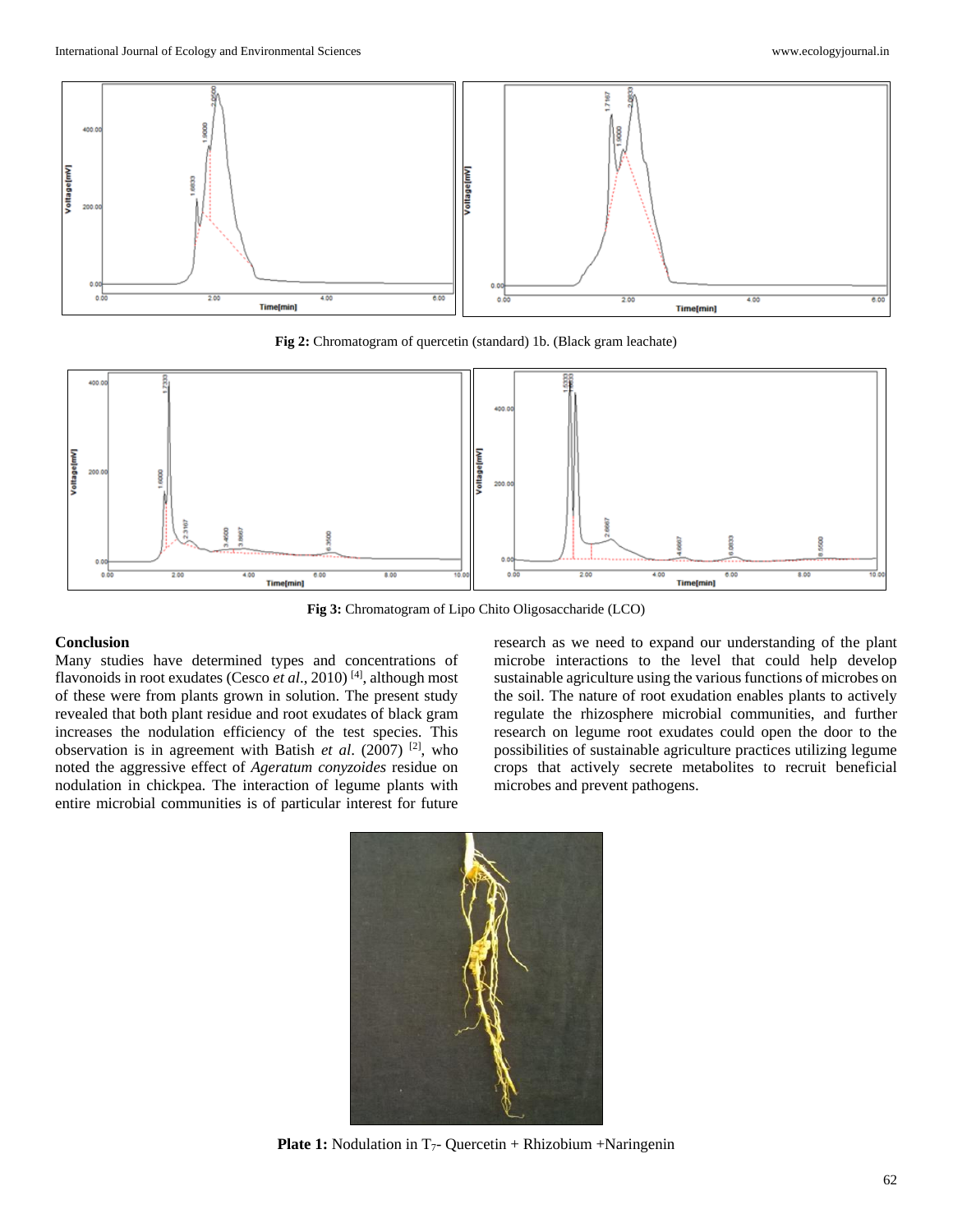

**Plate 2:** Nodulation in T<sub>6</sub>- Root exudates + Rhizobium



**Plate 3:** Nodulation in T5- LCO + Rhizobium

#### **Acknowledgement**

The authors are grateful to the Ministry of Human Resources Development (MHRD), New Delhi and Dr. U.Sivakumar, Professor and Principal Investigator, MHRD-FAST for providing financial assistance for undertaking the research.

#### **References**

- 1. Abdel-Farid IB, Jahangir M, Hondel CAMJJ, Kim HK, Choi YH, Verpoorte R. Fungal infection-induced metabolites in *Brassica rapa*. Plant Science,2009:176:608-615.
- 2. Batish DR, Lavanya K, Singh HP, Kohli PK. Phenolic allelochemicals released by *Chenopodium murale* affect growth, nodulation and macromolecule content in chickpea and pea. Plant Growth Regul,2007:51:119-128.
- 3. Begum AA, Leibovitch S, Migner P, Zhang. Specific flavonoids induced nod gene expression and pre-activated nod genes of *Rhizobium leguminosarum* increased pea (*Pisum sativum* L.) and lentil(*Lens culinaris* L.) nodulation in controlled growth chamber environments. J.Exp.Bot,2001:52:1537–43.
- 4. Cesco S, Neumann G, Tomasi N, Pinton R, Weisskopf L. Release of plant-borne flavonoids into the rhizosphere and their role in plant nutrition. Plant Soil,2010:329:1–25.
- 5. Cooper JE. Multiple responses of rhizobia to flavonoids during legume root infection. Adv Bot Res,2004:41:1–62.
- 6. Ferrer JL, Austin MB, Stewart C, Noel JP. Structure and function of enzymes involved in the synthesis of phenylpropanoids. Plant physiol biochem,2008:46:356-370.
- 7. Gomaa NH, Hassan MO, Fahmy GM, Gonzalez L, Hammouda O, Atteya AM. Allelopathic potential of *Sonchus oleraceus* L. on germination and seedling growth of crop and weed species. Acta Botanica Brasilica,2015:28:408-416.
- 8. Hirch AM. Developmental biology of legume nodulation. New phytologist,1992:122:211-237.
- 9. Hungria M, Phillips DA. Anthocyanidins and flavonols, major nod gene Inducers from seeds of a black-seeded common bean (*Phaseolus vulgaris* L.). Plant Physiol,1991:97:751–758.
- 10. Kapulnik Y, Joseph CM, Phillips DA. Flavone limitations to root nodulation and symbiotic nitrogen fixation in alfalfa. Plant Physiol,1987:84:1193-1196.
- 11. Recourt K, Verkerke M, Schripsema J, Anton AN, Ben VB, Lugtenberg JJ *et al*. Major flavonoids in uninoculated and inoculated roots of *Vicia sativa* subsp, *nigra* are four conjugates of the nodulation gene-inhibitor kaempferol. Plant Molecular Biol,1992:18:505-513.
- 12. Perret X, Staehelin C, Broughton WJ. Molecular basis of symbiotic promiscuity. Microbiol Mol Biol Rev,2000:64:180–201.
- 13. Rossen L, Shearman CA, Johnston AWB, Downie JA. The nodD gene of *Rhizobium leguminosarum* is autoregulatory and in the presence of plant exudate induces the nod ABC genes. EMBOJ,1985:4:3369–73.
- 14. Sreevidya VS, Rao CS, Sullia SB, Ladha JK, Reddy PM. Metabolic engineering of rice with soybean isoflavone synthase for promoting nodulation gene expression in rhizobia. Journal of Experimental Botany,2006:57:1957- 1969.
- 15. Veitch NC. Isoflavonoids of the Leguminosae. Natural Product Reports,2007:24:417-464.